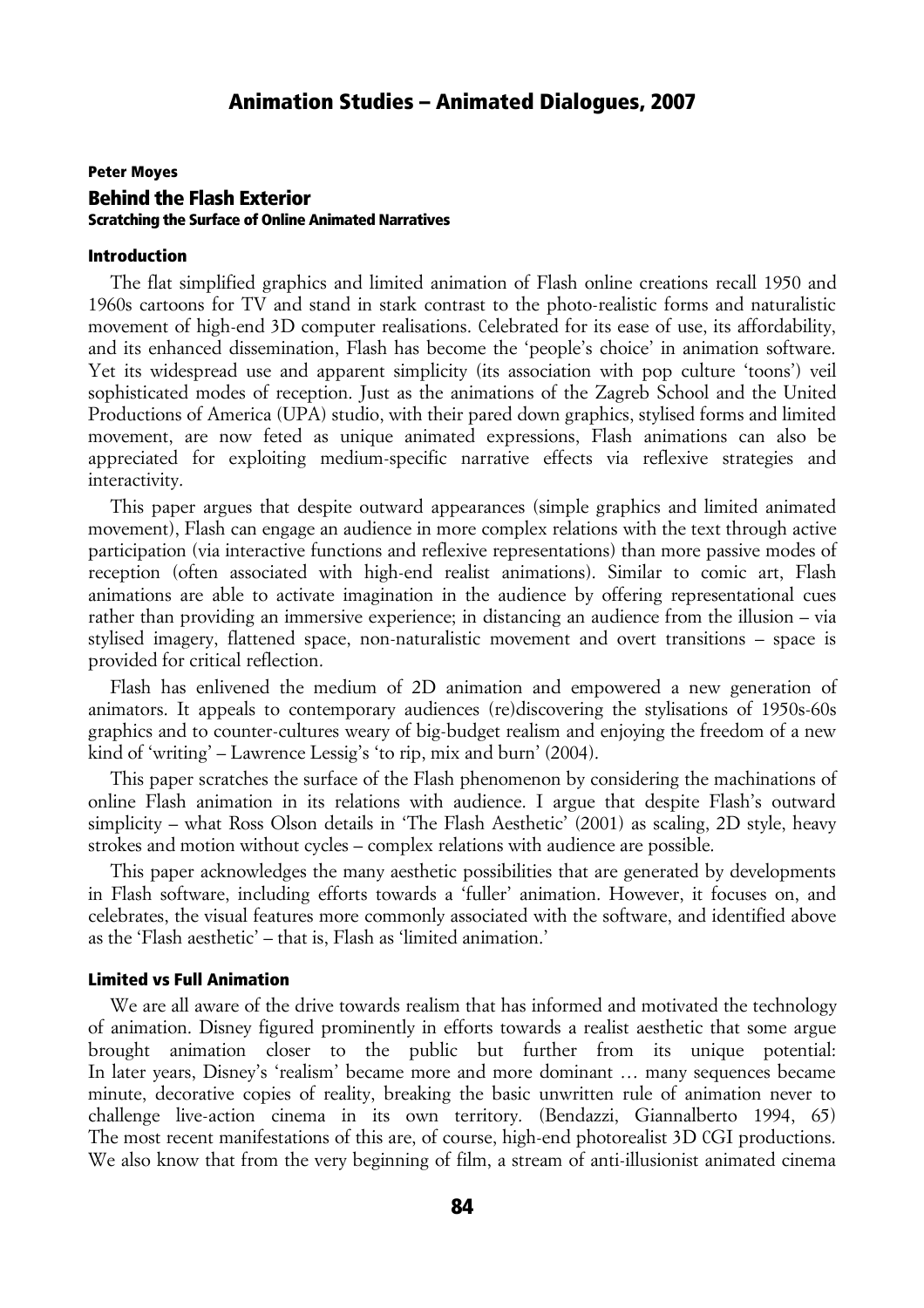can be identified that – in exploring imagery, movement and sound beyond the reach of the liveaction camera – has been celebrated by many for its expression as, or at least proximity to, 'pure animation.' In a history of figurative animation perhaps this stream's best-known examples are the limited animations of the UPA studio and the Zagreb school.

However, despite this critical acclaim, limited animation's reputation has waxed and waned. In the 1960s, in its association with cheap animated productions for TV, limited animation was dismissed as the animated equivalent of fast-food, paling in comparison with the visual feasts of the big-budget feature:

TV is such a monster. It swallows up all this animation so fast that nobody seems to care whether it's good or bad. These kids' shows are badly done technically; it seems as though nobody really looks at them but the kids. (Friz Freleng in Solomon, Charles 1989, 229)

More recently, in its easy fit with the mechanics of the web, its accessibility and affordability, Flash has reinvigorated limited animation so that its graphic charms are feted once more. Yet, beyond this aesthetic appeal, Flash animations can be seen to differentiate themselves from realist works in offering the potential for significant relations with audience via interactivity and reflexivity. Whilst realist works offer illusion and spectacle that generates passive escapism, Flash animations offer both active engagement and a critical distance that opens a space for audience participation.

#### Flash and Interactivity

Interactive Flash animations offer an audience the chance to engage directly with the text; designs may be customised, narratives navigated, actions activated, and dialogue posted. As a departure from the passive modes of traditional viewing, this is a significant aspect of Flash animations. However, this interactivity is common to and perhaps even exploited further in 3D CGI realist modes that boast enhanced narrative participation. The interactivity in these mimetic realities facilitates an immersive experience so that participants feel as if they are within the story as first person players or in the form of avatars. Yet, enveloped as they are in these fictive worlds, this paper questions whether a critical distance for the 'reader' is at risk, such that sensorial experience overshadows considered reflection.

Interactive Flash animations, on the other hand, offer the possibilities of direct engagement with the text, while clearly maintaining the distinction between text and reader. Moreover, they preserve a creative space in which the audience 'completes' the narrative, by improvising, personalising and responding to the graphic narrative cues.

#### Reflexivity and the Comic(s) Comparison

Christopher Stapleton and Charles Hughes (2003) relate that 'Hemingway once compared a good story to an iceberg. He believed that a book represents only the tip of the iceberg and that three-quarters of the story is "beyond the page"' (12) – that is, in the reader's mind. The representational cues embodied in simple graphics, flattened space and limited movement in many Flash animations serve a similar function, leaving space 'below the surface' for the activation of imagination and creative response as audiences join the dots, complete the illusion, and make the narratives their own.

Chris Lanier (2000) compares Flash animation with the (printed) comic, celebrating the creativity engendered because of, not despite, the limitations of the form. The most profound 'liberation' effected by the limitations of Web animation is the removal of the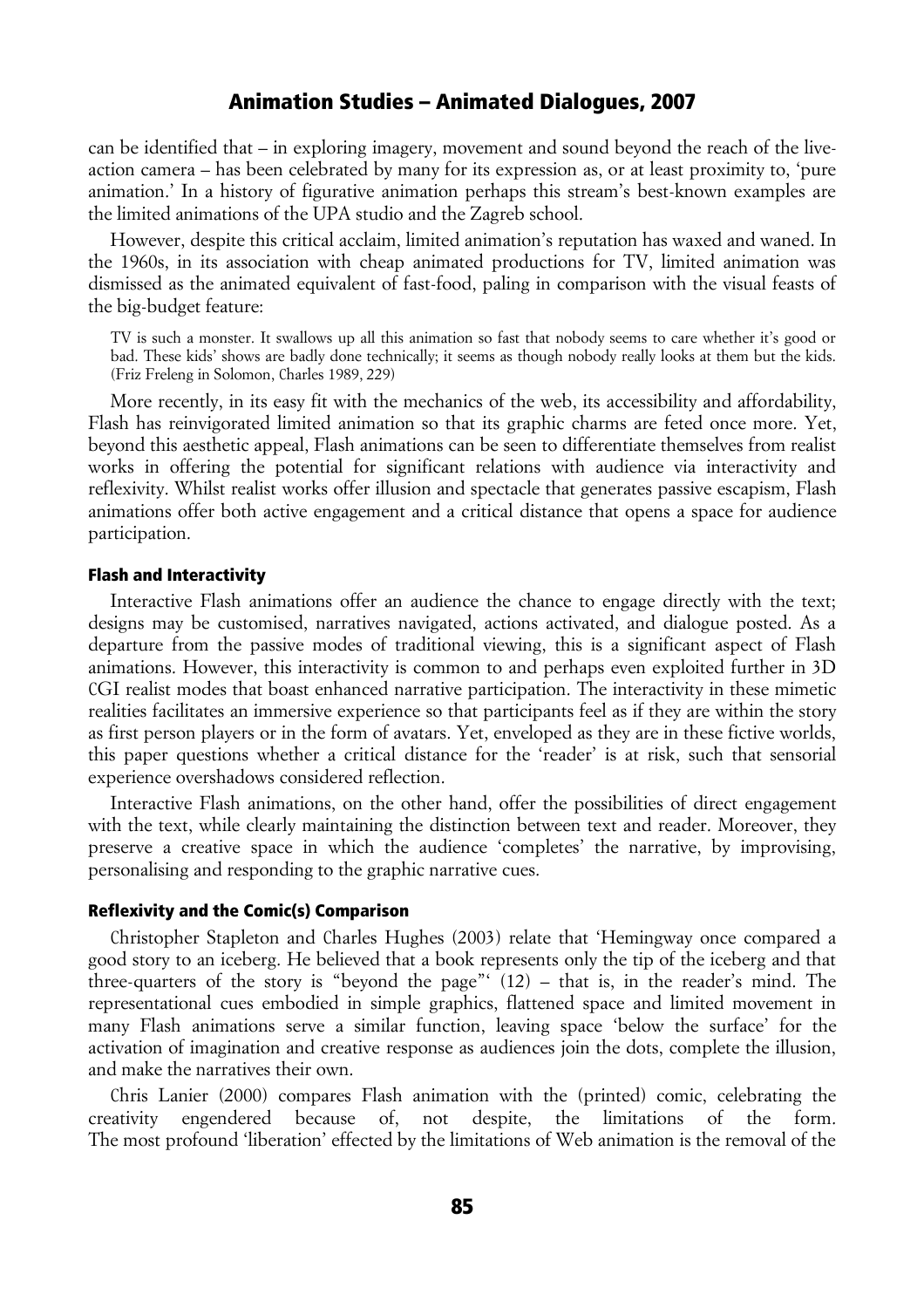burden of spectacle. … Comics (and Flash animations) are a profoundly collaborative medium. [They] draw you into an imagined world through the efficacy of 'closure.' In Understanding Comics (1993), Scott McCloud describes the 'gutter' (or interval between panels) as the space in which the reader enacts closure. In seeking narrative continuity, the audience closes this gap, thereby entering into the story telling process and creating personalised meaning.

McCloud offers an example by way of a 2-panel comic sequence, the first of which depicts a panicked individual, with assailant in the background, axe held aloft. The second panel offers a wide shot of a darkened city skyline with the letters 'EEYAA!!' splattered across the sky. 'I may have drawn an axe being raised … but I'm not the one who let it drop, or decided how hard the blow, or who screamed, or why. That, dear reader, was your special crime, each of you committing it in your own style' (1993, 66).

McCloud is discussing the gap between panels, which, for the comic, facilitates narrative time. Yet Flash animations, although endowed with the dimension of time in motion, can be seen to engage an audience in similar ways. When Flash animations do not attempt to mimic reality via realistic imagery, natural movement, or seamless continuity, the comic's imaginative gap is activated. McCloud's gutter is evident, albeit in a conceptual sense, between both (stylised) image and (limited) animated movement and their references in the natural world, and in transitions from scene to scene. In a reflexive sense, attention is drawn to the constituents and mechanics of the text; audiences are asked to invest life in overtly inanimate forms, and to collaborate with the text (and author) in creating narrative coherence.

In such animations, the evocative potential of the written word (think Hemingway's icebergs) is retained via imagery and sequences that (like comics) hover somewhere between the iconic (a relationship of resemblance between the image and what it refers to) and the symbolic (a conceptual relationship between the image and its referent) (Saraceni, Mario, 2003, 13-33); indeed, the incorporation of written text in many Flash animations emphasizes this symbolic facility. Interactive Flash animation makes no claims to stand in for reality but, as Matthew T. Jones explains, once again in relation to the comic:

through the use of reflexive strategies, authors and readers (of comic art) are able to contextualize the narrative act and experience an approximation of intimacy or closeness by making clear the link between the (comic) text and the outside world in which it was born, and of which it is a part. (2000, 20, my emphasis)

This approximate relationship between symbol and referent (between stylised 2D image and idea) allows space for individual interpretation and inflections, albeit within the bounds of visual and narrative conventions. Visual metaphor, abstract notions, suggestion, implication, inference, ambiguity are given space to expand; the gap is left open for imaginative response, and less conjures more.

Besides this creative space between image and idea, the other kind of gap which can be appreciated in many interactive Flash animations is from scene to scene. As the reader activates buttons to prompt changes of scene and progression through the story, her agency is required to suture the scenes on both a physical and imaginative level. Unlike virtual environments in which the illusion of a continuous unfolding of space (and time) is relatively seamless (usually via simulated hand-held camera), Flash interactives are generally progressed via a more overt application of classic cinematic transitions (wipes, cuts, dissolves, or rudimentary zooms). These reflexive devices ask that we create such closure in our 'mind's eye' – and 'beyond the page.'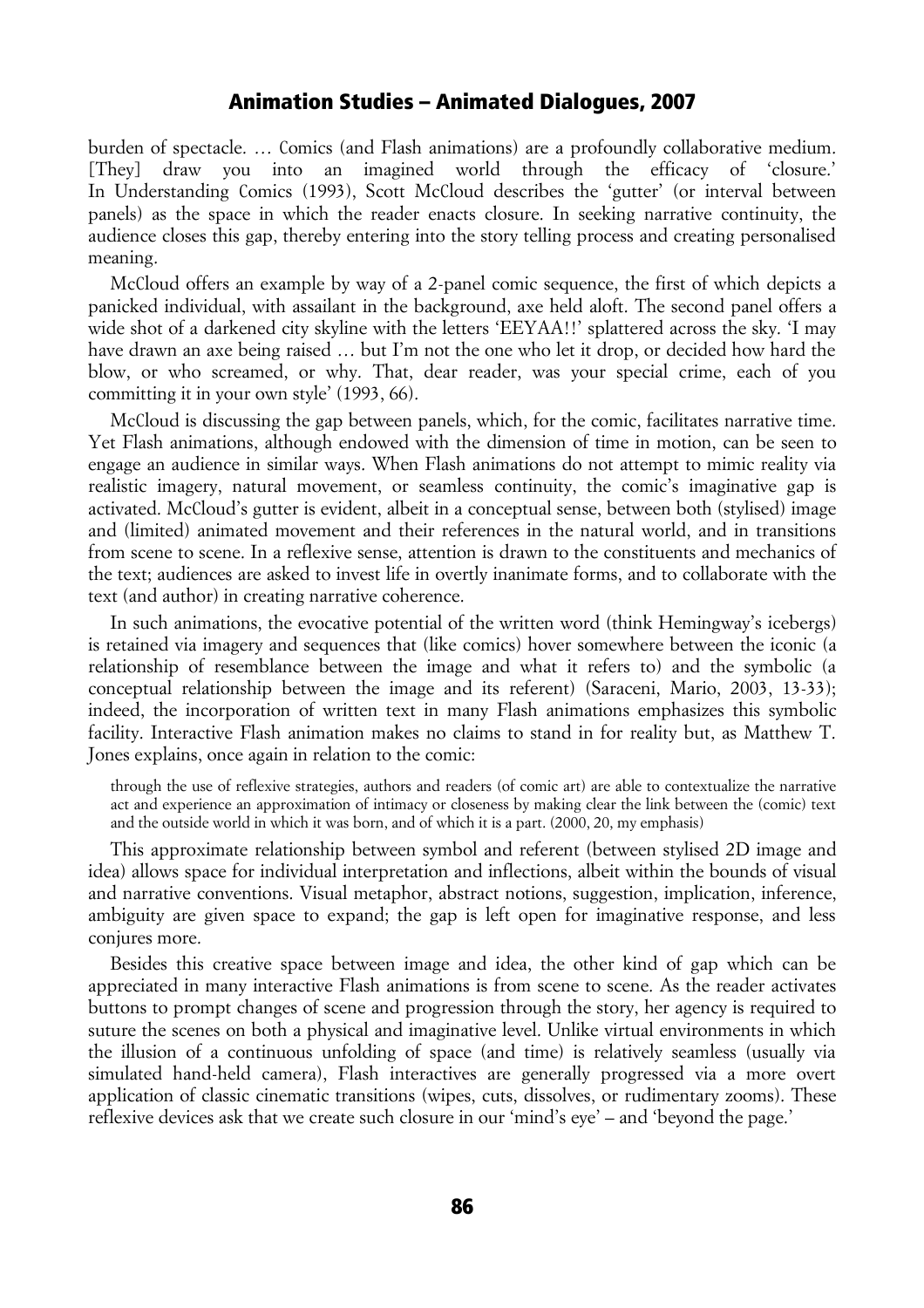Mention also needs to be made of this overt employment of narrative transitions in drawing attention to the constructed and subjective processes of storytelling through animation (or any other medium for that matter). When audiences are made consciously aware of the grammar of film, literacy is enhanced, so that participants are not only placed in a position of complicity (as discussed above) but they are also empowered in the tools of creating their own filmic narratives.

Simon Norton's Testimony: A Story Machine, 'an interactive comic strip', is a fine example of an online animation that exploits the interactive and graphic possibilities of Flash. By clicking on a central character (innocuously chomping on a sandwich), further frames are generated across the screen inviting a reading from left to right, as per a comic (or storyboard). This sequence indicates an event – a figure falling from a building behind the central character.



Upon further movement of the cursor however, each frame is seen to be active, and it is from here that Norton's world opens up for us. By clicking on any of the frames, different sequences (stories) can be generated across the screen, and by continued clicking on the one panel, a narrative 'thread' can be followed sequentially into the screen, resulting in endless narrative combinations across both planes. There appears to be no one set (logical) narrative sequence that underlies these improvisations. Rather Norton provides prompts for endless invention; time and space is teased out in an overtly reflexive manner. Participants invest in their 'narratives' in three ways: across the story (closing the comic gutter), into the space (seeking cinematic continuity) and by attributing life to the simple graphic symbols of the 'Flash aesthetic'; their engagement is active, conscious and creative. Physical and conceptual space is left open for play.

Although Norton's animation is more or less an experiment in interactive narrative, with no ambitions for a classic narrative arc in evidence, its graphic style, limited animation and interactive aspects make explicit the potential of the Flash aesthetic when applied to more conventional interactive narratives.

#### The Case for Children

There is much literature about the possibilities of interaction (and immersion) in a learning context for children. Authors such as Krystina Madej urge creators to exploit the potential of new media for meaningful content rather than shy away with preconceptions regarding its present use: Rather than seeing the immersive and compelling qualities of computers and video games as negatives, it is encumbant on us to study these qualities and use the information to create equally immersive and compelling digital narratives that will help children understand and cope with the world. (2003, 15)

Certainly the rewards of active involvement in meaningful texts for children are clear (and well documented): greater sustained attention, greater investment in the narrative, greater learning and retention, and yes greater immersion in story – yet this paper argues for immersion in the more traditional sense as fostered by 2D presentations: the knowing suspension of disbelief in imaginative worlds of our own making.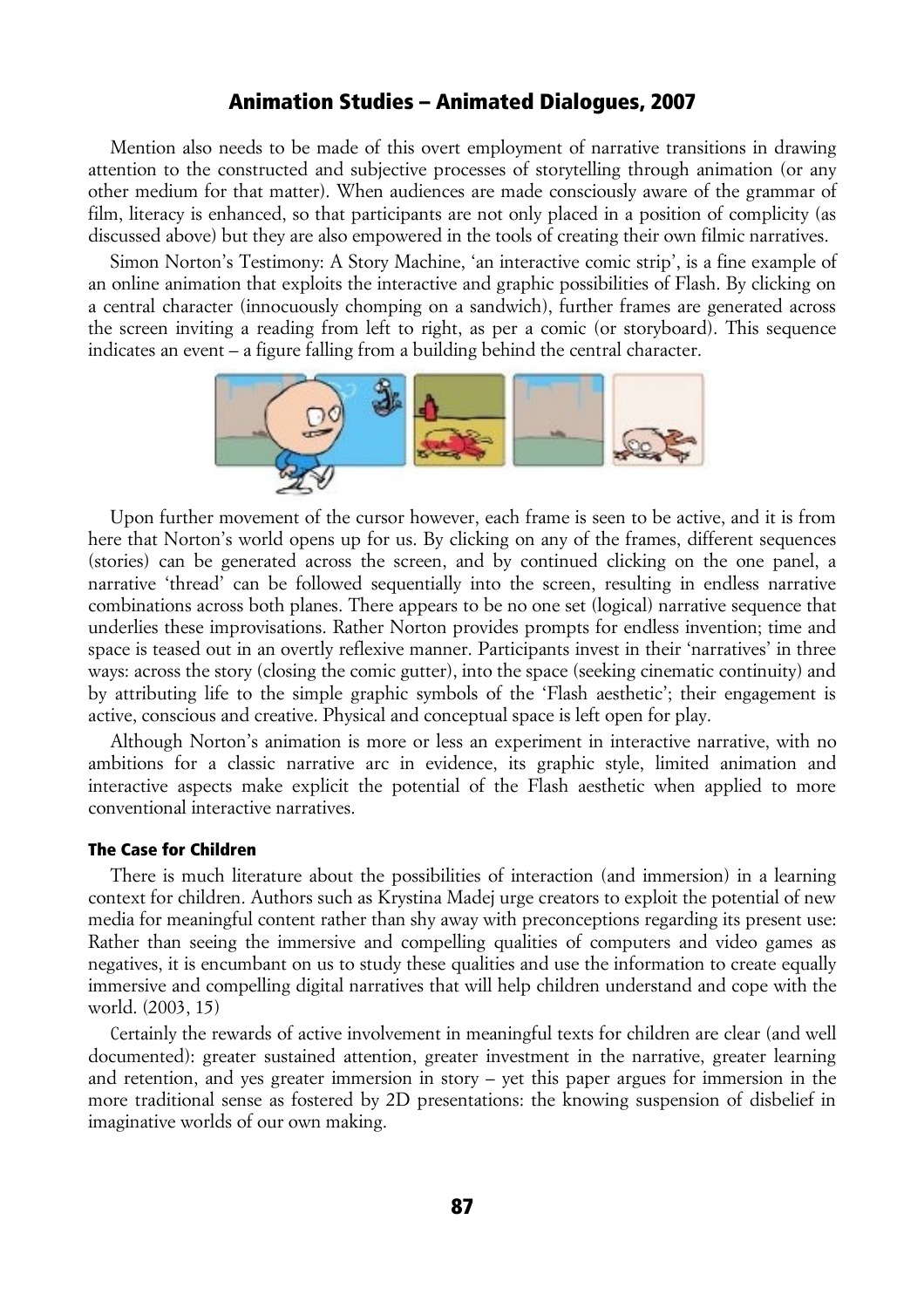Immersion in virtual worlds – particularly photo-realistic virtuality – encourages a heightened experience but is it not an experience which potentially squeezes out the child's attempts at effecting (imaginative) closure? In its prescriptive representations, is not the child's act of enlivening visual symbols encumbered? Is not contemplative space (a fast-fading phenomenon) edged out in the act of so much hands-on against the clock haste?

Research thus far has revealed not a lot in the way of engaging online 2D interactive stories for kids. Madej claims that a lot of work is failing to exploit the possibilities of new technologies; older formats (static image and text) are clung to, with very little in the way of genuine interaction beyond page turning. The few exceptions in evidence point to great opportunities in the way of engaging children in imaginative and educational narratives.

Two websites which begin to exploit such possibilities are Starfall, specialising in teaching comprehension and phonics via online books and activities, and Nickjr, which complements and extends Nickelodeon's television presentations. In stories like Peg the Hen (which features the short letter sound of 'e'), Starfall's audiences drive narratives based on simple causality and incorporating bold naïve imagery. Children are given space and time to learn at their own rate, as they curse over the letters of the text, each generating their respective phonetics. They can revisit and repeat text, go forward or back in the story; they can personalise experience and effect change by customising characters with choice of colour, by dressing characters, and with rudimentary intervention in the character's actions.

Nickjr's Rumble, Grumble, Gurgle, Roar, an online story by Jonny Belt and narrated by Whoopi Goldberg, is set in the North Pole and aimed at an older audience. Children can once again dictate the pace of the story; they might linger a while and chip off some more melting icicles (an environmental message?) or click on the central penguin character to generate more hungry sounds from its belly. As in the previous example, imagery is simple and flat, animation is rudimentary, and written text is incorporated. In both cases, children are able to drive the narrative, play, seek closure, and importantly flesh out the reality/fantasy of the story actively and in their imagination.

A third case study incorporates both 2D and 3D platforms in its interactive narrative. F. Garzotto and M. Forfori describe their FaTe (Fairy tales and Technology) and FaTe2 projects as designed to exploit 'storytelling, edutainment, and collaborative interaction (as) powerful paradigms to promote learning in young kids' (2006, 113). They suggest that FaTe2 offers a 'combination of these paradigms by providing a web based, multi-user, two and three dimensions virtual space where children (aged 7-11) can meet, chat, explore, play, and perform storytelling activities in collaboration' (2006, 113).

Similar to other self-directed narratives for children, the structural elements of traditional narrative (initiating event, subjective response, objective response, consequence, reaction) are maintained for their learning potential and perceived resonance with the human condition; variance (participant input) is made possible within each narrative component. What is of interest to this paper is that the 2D presentation is employed for the presentation of story, whilst 3D space allows for tangential exploration and collaborative input within a narrative component. It would seem that, for the FaTe2 project, the Flash platform is deemed appropriate to the abstract schema of story, providing conceptual space for its contemplation (of narrative 'components'; their causal implications, and personal relevance) whilst the 3D platform provides physical 'doing' space for encountering simulated objects, for engaging with others, for posting story ideas, and for collaborating.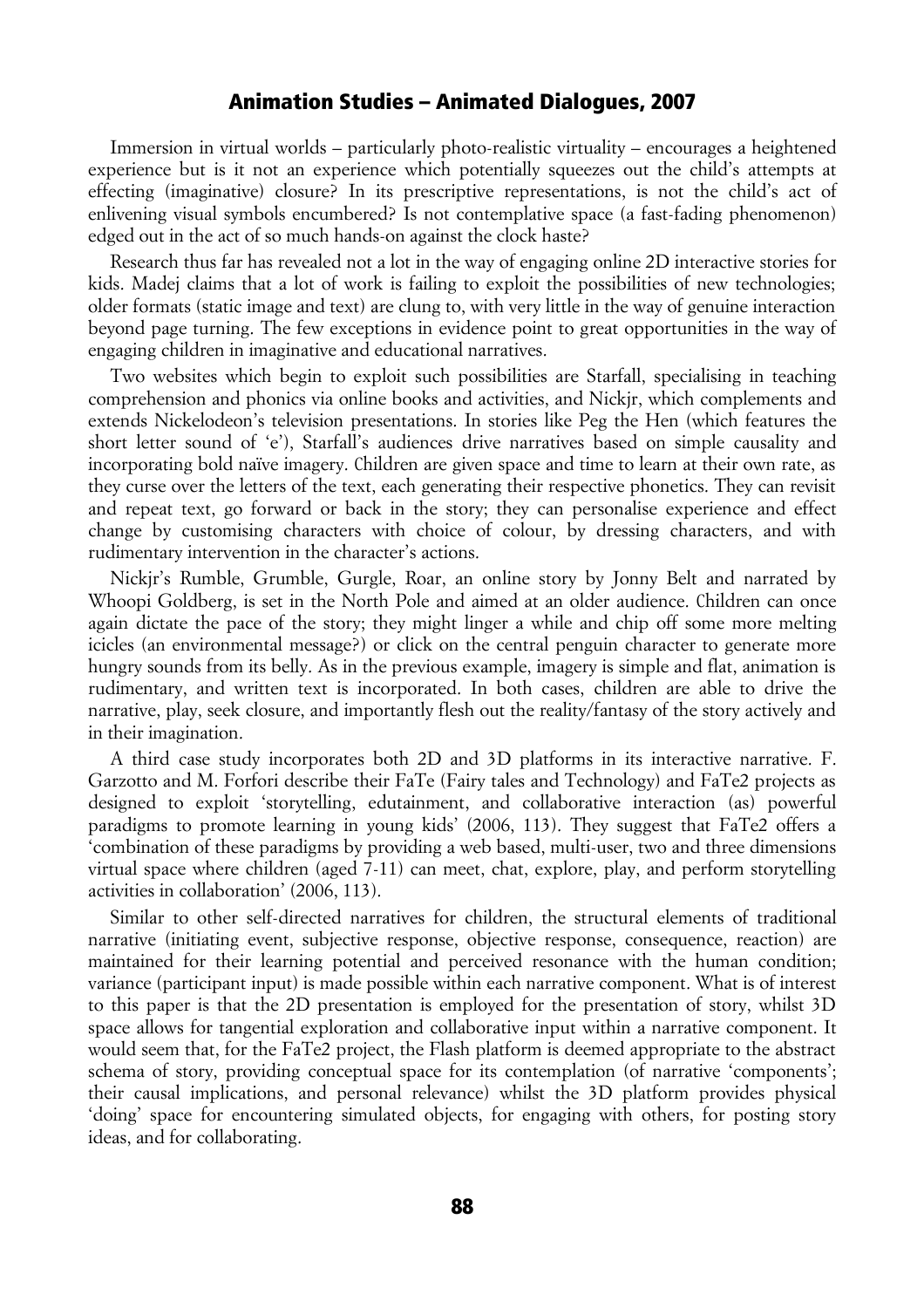#### Conclusion

This paper has argued that despite the apparent simplicity of Olsen's 'Flash Aesthetic', it is exactly the limited nature of much animation created in Flash which enables complex relations with an audience. In comparison to more traditional modes of passive reception, the Flash Aesthetic's stylised forms, strong outlines, bold flat colours and limited movement, invite participants to effect narrative closure in a creative relationship with the text. In interactive online narratives created in Flash, agency for the reader is twofold: via this reflexive nature of aesthetics and form, and through manual participation in the text (interactive buttons).

Although developments in Flash have pushed the software towards wider applications that include more realist imagery and fuller animation, it is the more emphatically 2D flash animations that are being celebrated here. Flash animations that employ pared-down imagery, that use limited means of movement and rudimentary transitions, exploit the creative potential of McCloud's comic gutter and thereby invite an audience into a collaborative production of meaning; meaning that is personalised and individual. Alternatively, narratives that immerse the participant in realist imagery, full animation and seamless continuity (be they 2D or 3D driven) risk closing this (imaginative) gap so that individual inflections are fettered; experiential spectacle leaves little space for imaginative play and speculation.

A full debate on the relative merits of immersive animation is beyond the scope of this discussion; this paper does not deny the huge potential of the virtual world, rather, it suggests that amidst the pursuit of more fully realised interactive animated spaces, we should not overlook the imaginative possibilities of more simply rendered reflexive realities. In the case of children, let's allow them to flex their imaginations, let's encourage their appreciation of abstract ideas (and stylised imagery) and their ability to apply the conceptual to their individual realities; let's leave room for their enacting closure.

By experiencing a good story well told, we create our own immersive environments, with details unrivalled by electronic media. We are able to see the anxiety in faces, we can hear the excitement in voices, we can smell the food in kitchens, we can feel the hairs on the back of our neck react to scary situations. Technological additions should complement the immersion already present in the human system.

#### References

Bendazzi G. (1994) Cartoons: One Hundred Years of Cinema Animation, London: John Libbey &  $Co.$ 

- Brooks, K. (n.d.) 'There is Nothing Virtual about Immersion: Narrative Immersion for VR and Other Interfaces', alumni.media.mit.edu/~brooks/ storybiz/immersiveNotVirtual.pdf (accessed May 2007).
- Garzotto, F. and Forfori, M. (2006) 'FaTe2: Storytelling Edutainment Experiences in 2D and 3D Collaborative Spaces', portal.acm.org/citation (accessed May 2007).
- Jones, M. T. (2006) 'Running Head: Reflexive Comics: Reflexivity in Comic Art' http://mattsmediaresearch.com/pdfs/ReflexivityInComicArt.pdf (accessed May 2007).
- Lanier, C (2000) 'The Aesthetics of Internet Animation', Animation World Magazine, Issue 5.05, August 2000.
- Lessig, L. (2004), Free Culture: How Big Media uses Technology and the Law to Lock Down Culture and Control Creativity, Penguin, New York.

McCloud, S. (1993) 'Understanding Comics: The Invisible Art', Harper Collins, New York.